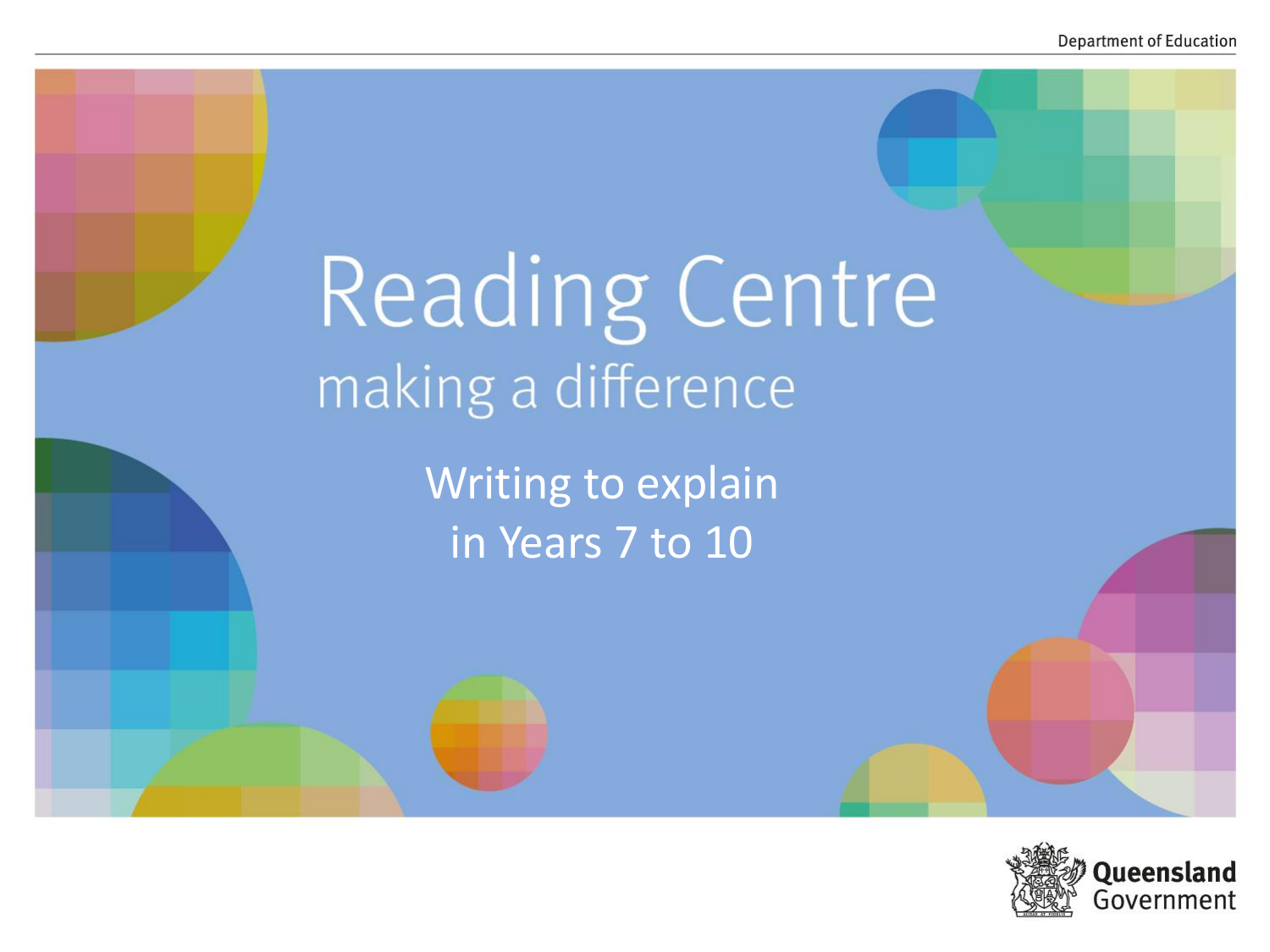## Thinking to explain

Often school-based tests and assignments require writing that *explains*.

This slideshow will examine how to write an explanation in Science.

To *explain* in Science means to provide additional information to demonstrate reasoning or use of knowledge.



Image: Pixabay

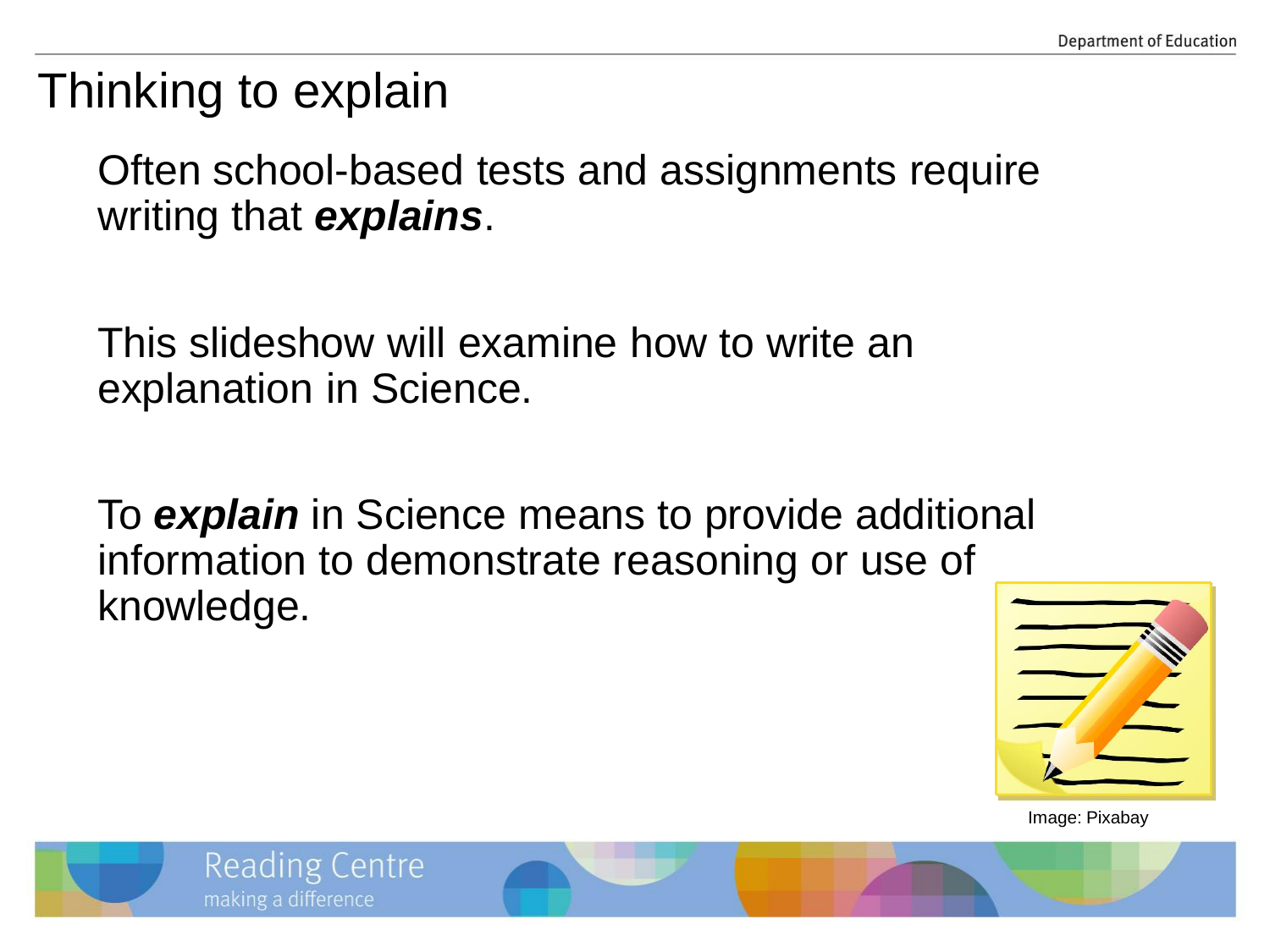### An example task

Consider the following Science task:

#### **Explain why some sharks have to keep swimming to stay alive and others do not.**

The written response should:

- explain the relationship between movement and survival in sharks
- compare and contrast the types of sharks.



Image: Pixabay

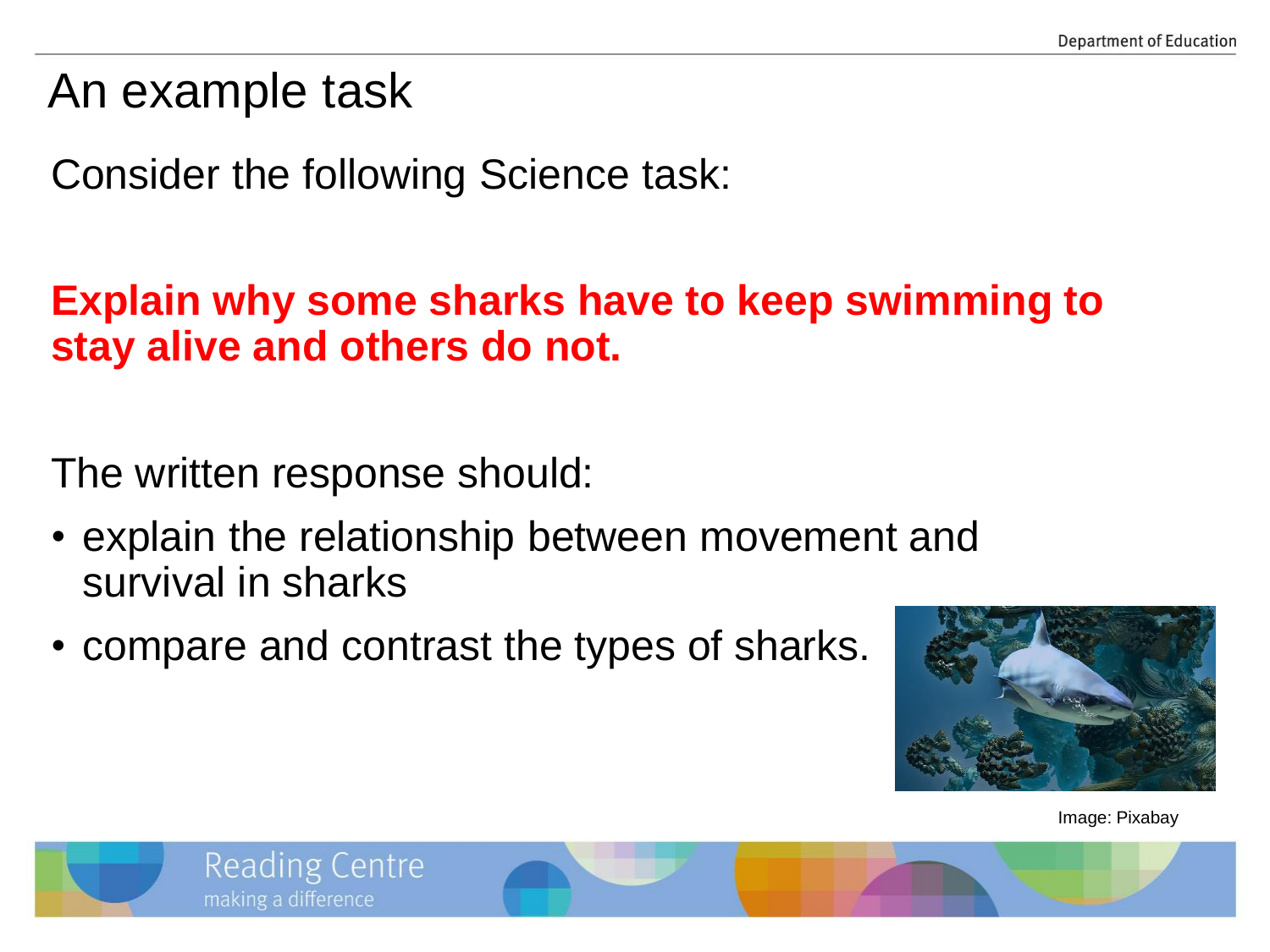## What language features are important?

A written explanation will likely include:

- a **topic sentence** to introduce what the explanation is about
- **pronouns** to connect ideas without repeating words, for example, 'this', 'these', 'it' and 'they'
- **words to compare** and **contrast** and to introduce examples
- **synonyms** to avoid repeating words, for example, 'breathe' can used instead of 'respire'
- **words to describe amount**, for example, 'some', 'few'
- **words to describe degree of obligation**, for example, 'must', 'should', 'could'
- **words to signal conclusion**, for example, 'therefore'.